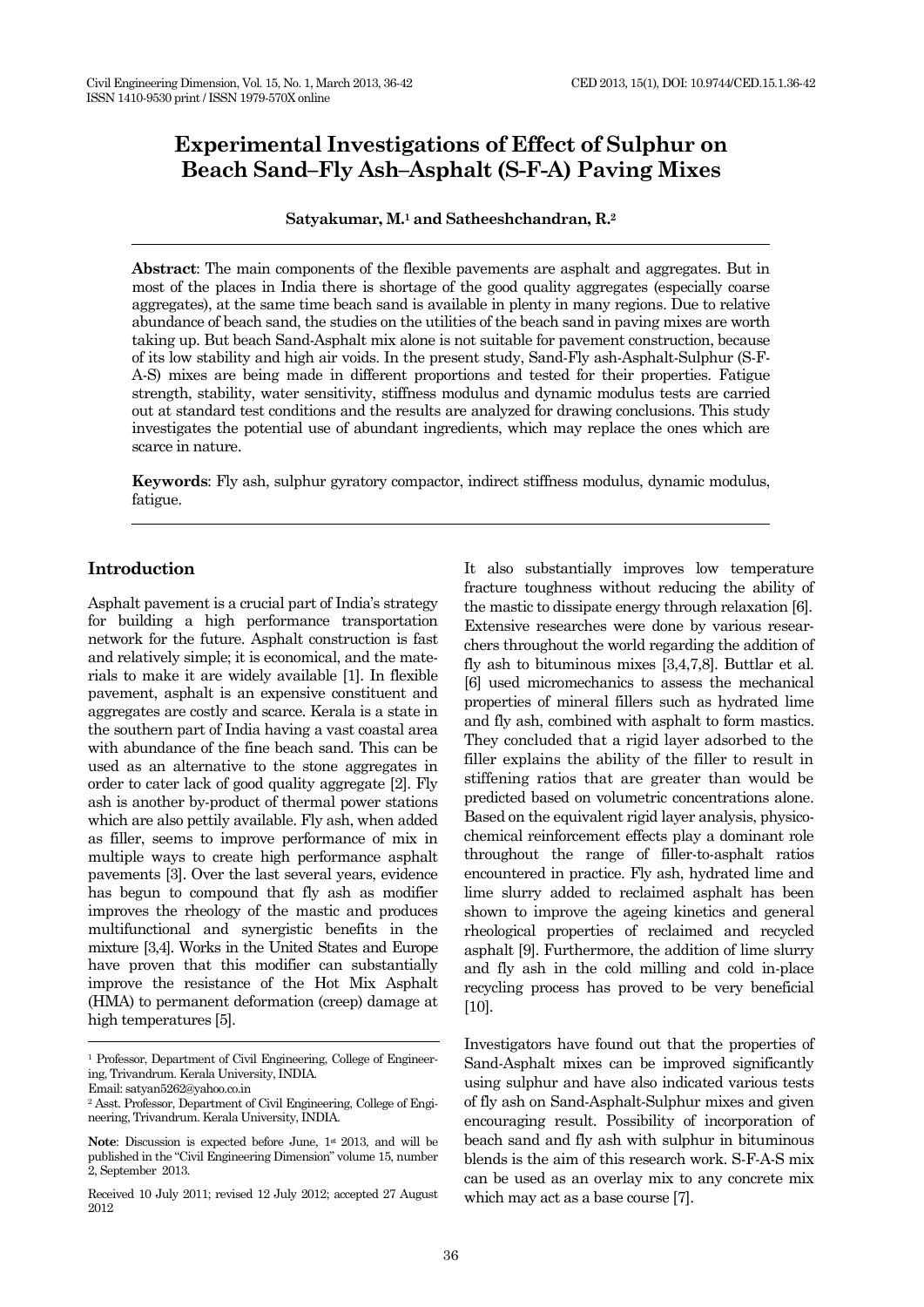To objectives of the study are; to study the fatigue characteristics of the S-F-A-S mix, to study and to compare the indirect stiffness characteristics and the dynamic modulus of the mixes with varying proportions of Asphalt and Sulphur, and to find out the extent of Sulphur which can replace the asphalt content in the above mix.

The study is limited to stress strain characteristics of S-F-A-S mix. The fatigue, stiffness modulus and dynamic modulus tests were carried out using Nottingham Asphalt Tester (NAT) with a temperature level of  $30 \pm 1$ <sup>o</sup> C. The dynamic modulus tests were conducted at a stress level of 0.2 MPa.

# **Experimental Investigation**

#### **Materials**

Beach sand used for the study was collected from Shankumugham beach in Trivandrum district of

Kerala state in India. This sand was very fine, its gradation is shown in Figure 1. The physical properties of the materials used for the present investigations are shown in Table 1.

**Table 1.** Physical Properties of the Materials Used

| Material                                               | <b>Physical Properties</b>                                      |                                         |
|--------------------------------------------------------|-----------------------------------------------------------------|-----------------------------------------|
| Sand (Sankumugham<br>Beach) Trivandrum,<br>Kerala.     | Specific Gravity                                                | 2.63                                    |
| Asphalt (Cochin<br>Refineries Kerala)                  | Grade<br>Specific Gravity<br>Softening Point (R&B)<br>Ductility | 60-70<br>1.01<br>$42^{\circ}C$<br>96 cm |
| Sulphur                                                | Specific Gravity<br>(Local Market)                              | 1.96                                    |
| Fly Ash (Hindustan<br>News Print, Kottayam,<br>Kerala) | Specific gravity<br>Plasticity                                  | 2.05<br>Non Plastic                     |



**Figure 1.** Grain Size Distribution of Shankumugham Beach Sand



**Figure 2.** Gain Size Distribution of Fly Ash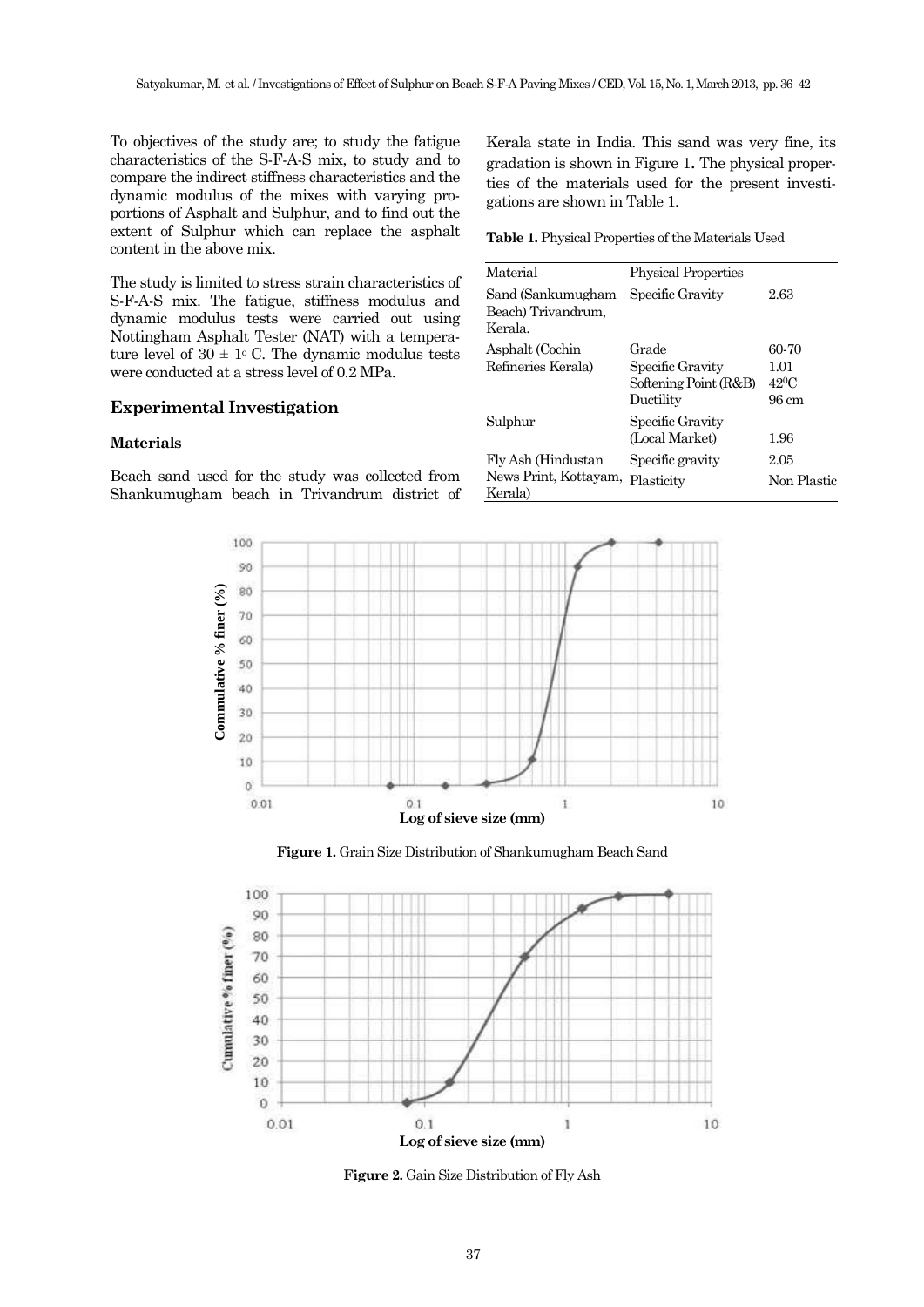The asphalt was tested to find out the basic properties such as viscosity, specific gravity, softening point etc. Sieve analysis was conducted on beach sand for finding out the gradation. The sand was found to be uniformly graded, having a gradation in the range of the  $300-600 \mu$ . The filler material used for the preparation of specimen was fly ash. Grain size distribution of fly ash used for the study is shown in Figure 2.

# **Details of Proportioning of Mixes**

For studying the effect of varying proportion of constituent, 1200 gm of mixes with various percenttages, by mass, of ingredients were considered. In all these mixes, asphalt was decreased from 7 to 3% with a decrement of 1%, by mass, of total mix, while sulphur was increased from 9 to 13% with an increment of 1%, by mass, of total mix, and the rest was aggregate (i.e. beach sand and fly ash). Different trial mixes were prepared and tested for determining the proportion of beach sand, and fly ash. From this trial mixes, it was observed that equal proportion of fly ash and beach sand, i.e. 42 g each, and the remaining with sulphur and asphalt, produces a dense, homogenous mix in the case of S-F-A-S mixes. For mix preparation, beach sand and fly ash were heated to 150° C, required quantity of asphalt and sulphur heated separately to 140° C and mixed thoroughly with the heated sand-fly ash mix by keeping mixing temperature as 160±2° C. The sample was allowed to cool at room temperature and Marshall stability test was carried out according to procedure for asphalt mixes as specified in ASTM D: 1559 [4]. Obtained result is shown in Table 2.

From Table 2, it was observed that, the 42-42-4-12 (42% beach sand, 42% fly ash, 4% asphalt, 12% sulphur) mix is the superior mix since it shows maximum Marshall properties. The air voids obtained was much more than the standard value which is due to the gradation of aggregates and additives used in the mix preparation. The fine content of the total mix is more in sand asphalt mix compared to the other mixes.

# **Preparation of Sample using Superpave Gyratory Compactor**

Five sets of mix combinations, each set having three cylindrical specimens of diameter 100 mm, were

**Table 2.** Marshall Properties of S-F-A-S Mixes

prepared for fatigue and stiffness modulus tests. The different combinations of constituents for the preparation of the mixes are as shown in Table 2. The specimens were compacted by using gyratory compactor and the gyrations are applied at the rate of 30 gyrations per minute with a consolidation pressure of 600 kPa. After 80 gyrations the mould is taken out from the machine and the sample is extracted. The sample is allowed to cool at room temperature and the stiffness and fatigue tests are done after 24 hours, by using Nottingham Asphalt Tester (NAT), CRT-NU14.

## **Indirect Tensile Stiffness Modulus Test**

The indirect tensile stiffness modulus test was done using the NAT by applying a horizontal stress of 200 kPa. The Linear Variable Differential Transducers (LVDT) measures the deformations of the specimen. A total of five pulses were applied and the stiffness modulus was directly obtained from the equipment. The setup of indirect tensile stiffness modulus test is shown in the Figure 2.



**Figure 2.** Configuration of Indirect Tensile Stiffness Modulus (ITSM) Test

## **Indirect Tensile Fatigue Test Results**

For determining the fatigue life, indirect tensile fatigue test was carried out. Five combinations of mixes as per the blend shown in Table 2 were used for the fatigue study. Horizontal stress was varied from 100 to 400 kPa initially and 200 kPa was then selected for the experiments so as to get a reasonnable number of load cycles to failure. Stiffness

| Beach Sand     | Fly Ash | Asphalt | Sulphur | Stability | Air voids         | Flow Value | Unit wt              |
|----------------|---------|---------|---------|-----------|-------------------|------------|----------------------|
| $(\%$ by mass) | (%)     | (%)     | (%)     | (KN)      | $\left(\%\right)$ | (mm)       | (kN/m <sup>3</sup> ) |
| 42             | 42      | 3       | 13      | 7.5       | 10.5              | 3.80       | 15.50                |
| 42             | 42      | 4       | 12      | 14.2      | 16.2              | 2.90       | 15.46                |
| 42             | 42      | 5       | 11      | 12.1      | 15.8              | 3.12       | 15.50                |
| 42             | 42      | 6       | 10      | 11.5      | 14.6              | 3.40       | 15.63                |
| 42             | 42      |         |         | 10.2      | $1.6\,$           | 3.90       | 15.62                |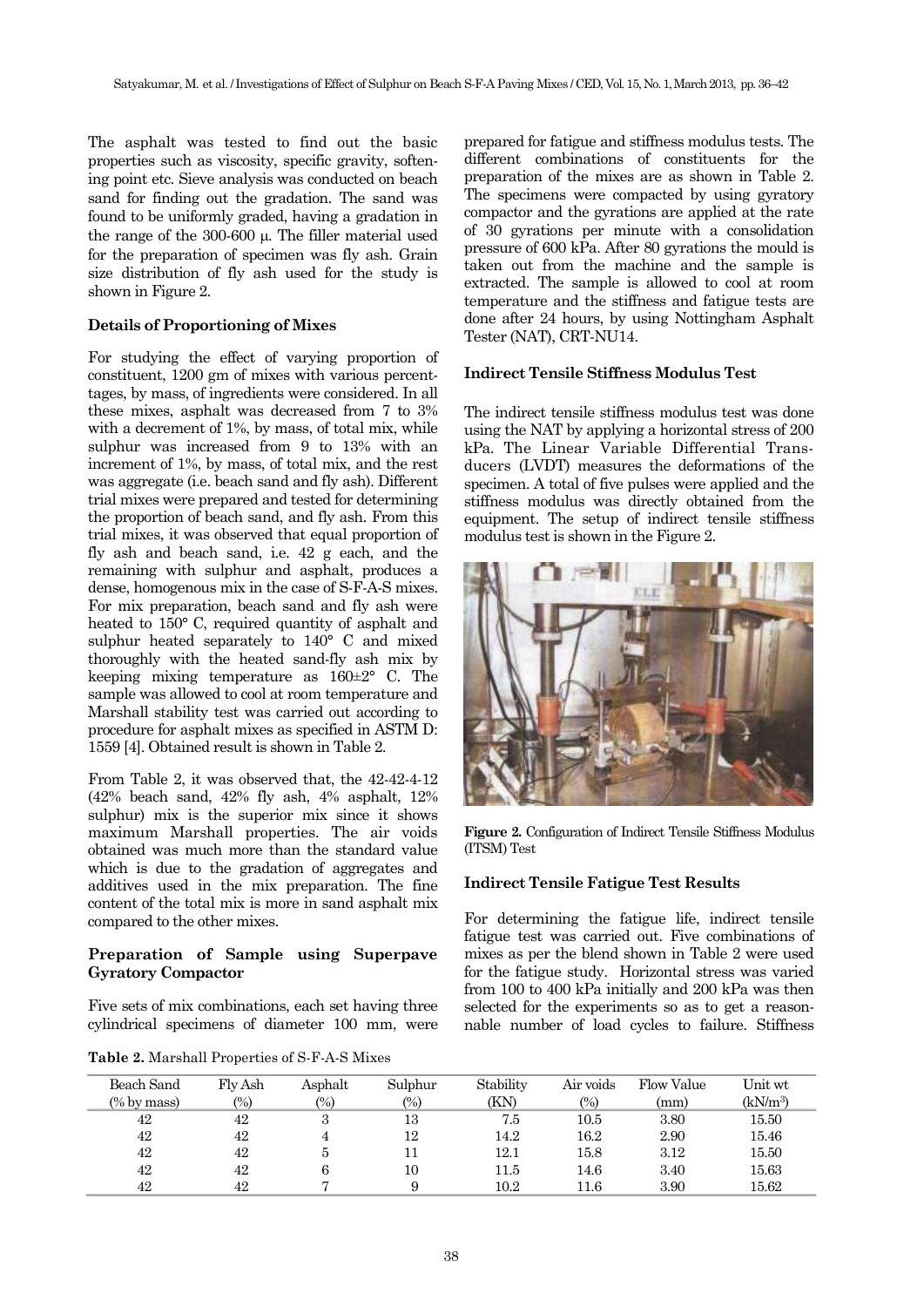modulus of each test specimen was determined at the target stress level to which fatigue test was to be conducted.

#### **Dynamic Modulus Test**

The dynamic modulus tests were conducted in accordance with AASHTO Designation: TP 62-03 [11], at different frequencies and number of cycles using NAT. The frequency and number of cycles applied are shown in Table 3. The tests were carried out in room temperature i.e.  $30\pm1^{\circ}$  C, by applying axial stress amplitude of 200 kPa.

## **Water Sensitivity Study**

The samples, which were found to be satisfying the Marshall criteria was further selected for the accelerated curing, in order to find out its water sensitivity. This was done by conducting the Marshall tests on the samples, which were immersed in water at  $60^{\circ}$ C for a period of 24 hours. The test was done according to ASTM D1075 standards [12]

## **Results and Discussion**

As seen in Table 2, when there is no sulphur in the mix, the asphalt containing sand particles have very

**Table 3.** Number of Cycles for the Test Sequence

| Frequency (Hz) | Number of Cycles |
|----------------|------------------|
| 25             | 200              |
| 10             | 100              |
| 5              | 50               |
|                | 20               |
| 0.5            | б                |
|                |                  |

little inter locking between them, resulting in low stability. When sulphur is added to the mix, the solidified sulphur in the voids interlocks the asphalt coated particles together, thereby increasing stability.

In a bituminous mix, a high air void content is considered objectionable, because in such cases the bituminous mix becomes highly permeable and hence more susceptible to weathering action, thereby reducing its durability. The air voids content specified for a base course by Asphalt Institute is 3%- 8%. The equivalent air voids content for this range of Sulphur-Asphalt mixes, comes to about 10%-30%. The air voids of all the mixes tested fall within this range.

The low flow values in general reflect that the mixes are stiffer than conventional asphalt concrete mixes. Beach Sand–Fly ash–Asphalt–Sulphur mix (S-F-A-S) shows good Marshall properties, the presence of calcium in the fly ash increases the bond between the aggregate and asphalt, but the polar bonds are not so strong as that of the bond formed during hydrated lime addition.

## **Indirect Stiffness Modulus Test**

The indirect stiffness modulus values were directly obtained from the test and are tabulated in Table 4 and graphically depicted in Figure 3.

The indirect tensile stiffness value was maximum for the blend with 4% asphalt and 12% sulphur. Further addition or reduction of asphalt and sulphur in the mix reduces the stiffness modulus significantly.



**Figure 3.** Graphical Representation of Stiffness Modulus Test Results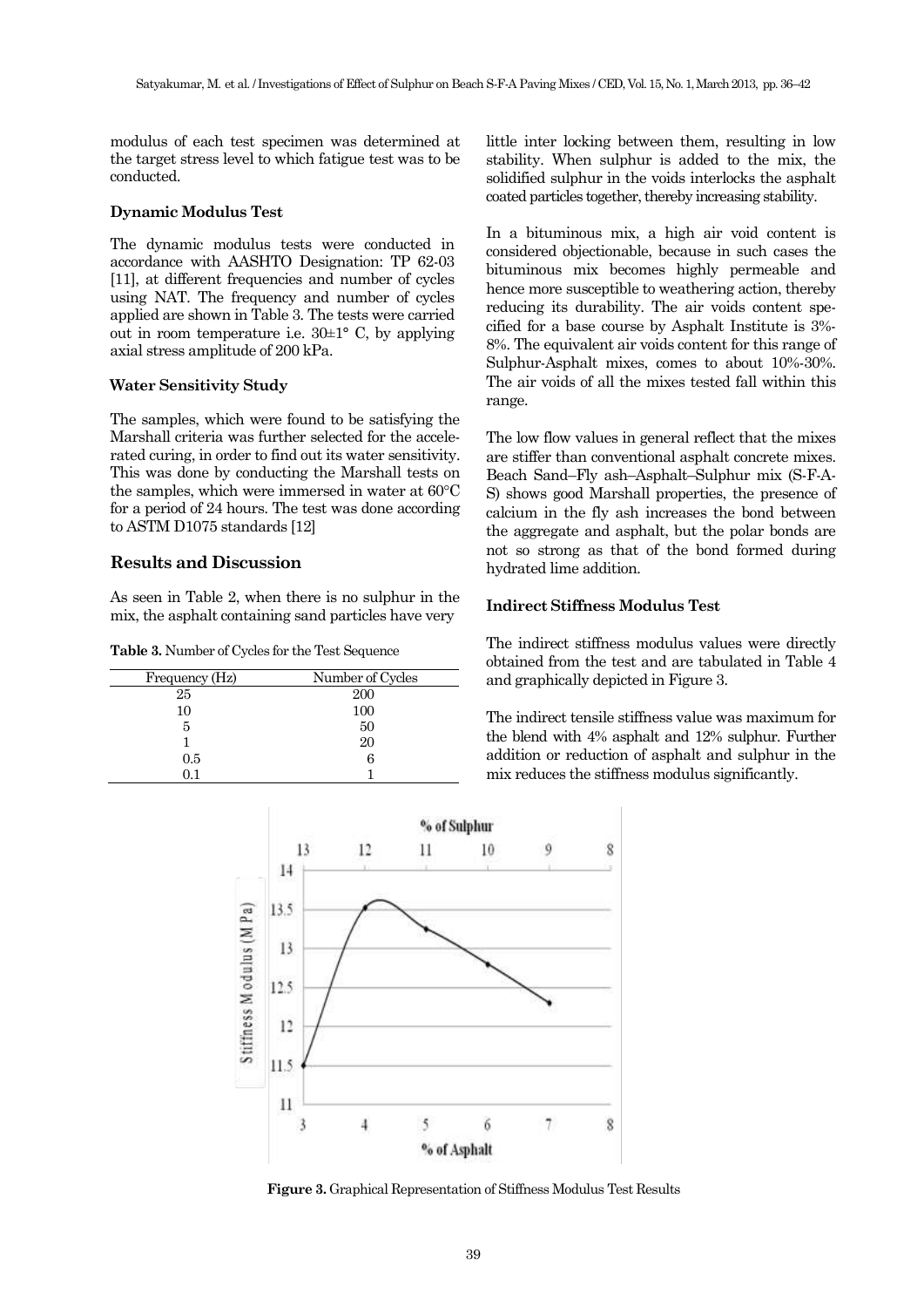| Details of mix | (KPa) | Horizontal Stress Stiffness Modulus<br>(MPa) |
|----------------|-------|----------------------------------------------|
| 42-42-3-13     | 200   | 11.50                                        |
| 42-42-4-12     | 200   | 13.52                                        |
| 42-42-5-11     | 200   | 13.25                                        |
| 42-42-6-10     | 200   | 12.80                                        |
| 42-42-7-9      | 200   | 12.30                                        |

**Table 4.** Indirect Stiffness Modulus Result

#### **Dynamic Modulus Test**

The dynamic modulus tests were conducted at frequencies of 25, 10, 5, 1, 0.5, and 0.1 Hz and at a stress level of 0.25 MPa. The application of first frequency phase is considered as the preconditioning phase, the average dynamic modulus corresponding to 10 Hz is considered as the dynamic modulus. The results obtained from the dynamic modulus test were shown in Figure 4 and tabulated in Table 5.

From the figure, it is clear that the dynamic modulus was highest for 4% asphalt and 12% Sulphur blended mix. Further reduction and addition of asphalt and sulphur reduces the dynamic modulus.

**Table 5.** Indirect Fatigue Test Results

#### **Indirect Tensile Fatigue Test**

The load repetition to failure for varying percentages of asphalt and sulphur content is depicted in the Table 6. The graphical representation of indirect fatigue test results is shown in Figure 5.

It was observed that 4% asphalt and 12% sulphur was the optimum content of sulphur in the blend, for good fatigue life of S-F-A-S mix.

#### **Water Sensitivity Test Results**

The water sensitivity test results are as depicted in Table 7 and the same is graphically represented in figure 6. The water sensitivity studies proved that all the selected samples were found to be having a stability value ratio of more than 0.78, which is greater than as specified in MoRTH (Ministry of Road Transport and Highways), as 0.75 [7]. The sample with 4% asphalt and 12% sulphur content had a maximum value of 0.9 and was least sensitive, which again proves the superior quality of this mix over the others. By suitably proportioning the various constituent the fly ash can be put to maximum use thus can control pollution and disposal problem to a certain limit [13].

| Table 6. Indirect Fatigue Test Results |  |
|----------------------------------------|--|
|----------------------------------------|--|

| Details of the mix | Dynamic Modulus (MPa) | Details of the mix | Number of Load Repetitions |
|--------------------|-----------------------|--------------------|----------------------------|
| 42-42-3-13         | 1873                  | 42-42-3-13         | 281                        |
| 42-42-4-12         | 2008                  | 42-42-4-12         | 492                        |
| 42-42-5-11         | 1992                  | 42-42-5-11         | 428                        |
| 42-42-6-10         | 1900                  | $42 - 42 - 6 - 10$ | 398                        |
| 42-42-7-9          | 1895                  | 42-42-7-9          | 385                        |



**Figure 4.** Graphical Representation of Dynamic Modulus Test Results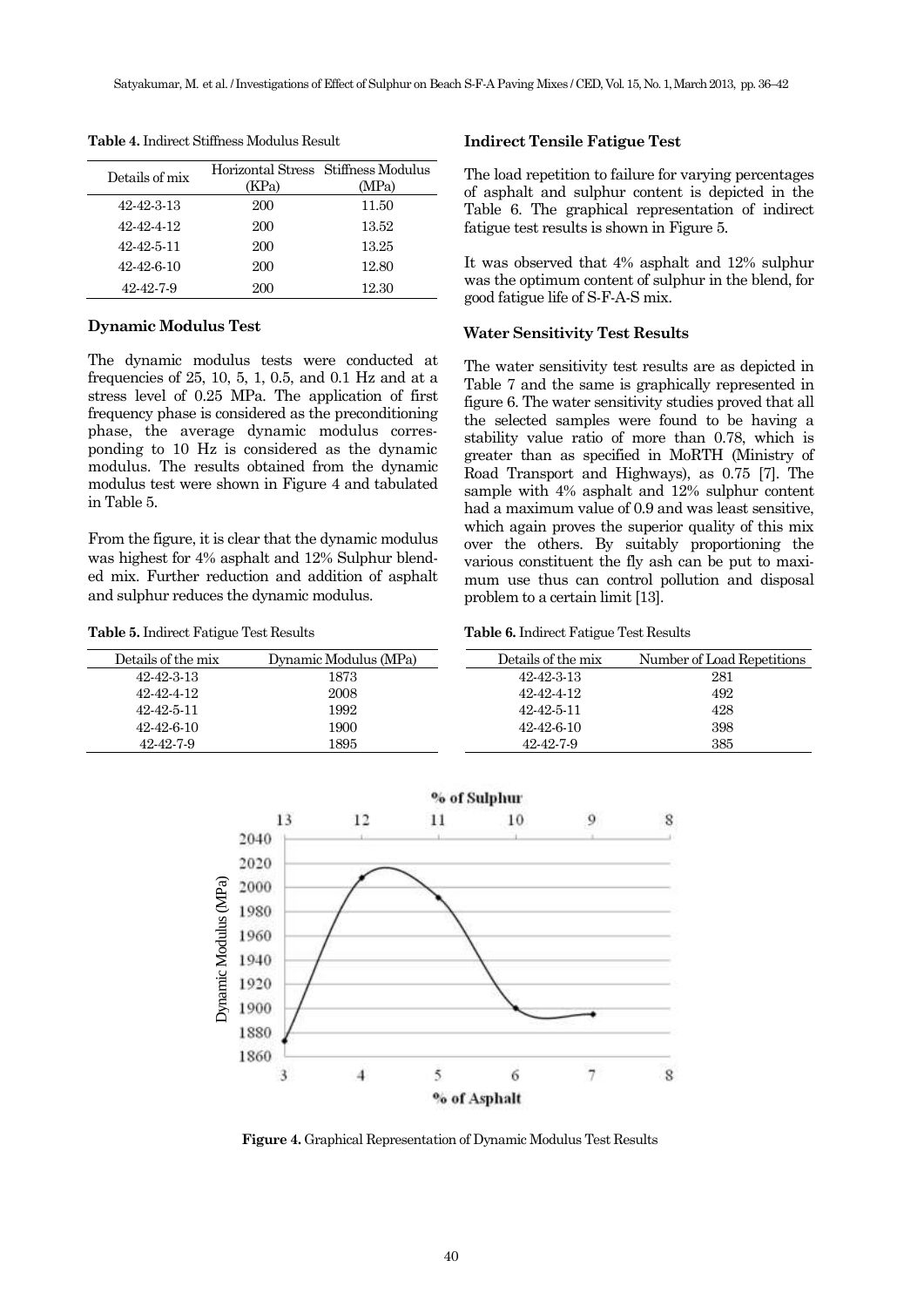

**Figure 5.** Graphical Representation of Indirect Fatigue Test Results



**Figure 6.** Water Sensitivity Test Result

From the above mentioned test results, it is observed that, by addition of sulphur, the properties of S-F-A mix is enhanced and the variation of sulphur and asphalt in the mix greatly affects properties of the S-F-A-S mix. From the indirect fatigue, dynamic modulus and indirect stiffness tests, it was observed that 4% content of asphalt combined with 12% sulphur was the optimum content of sulphur in the blend for high modulus, stiffness and for good fatigue life of S-F-A-S mix.

**Table 7.** Water Sensitivity Test Results

| Details of | Marshall | Stability after 24 h                       |      |
|------------|----------|--------------------------------------------|------|
| mix        |          | Stability (kN) immersion in $60^{\circ}$ C |      |
|            |          | (kN)                                       |      |
| 42-42-3-13 | 7.5      | 5.85                                       | 0.78 |
| 42-42-4-12 | 14.2     | 12.78                                      | 0.90 |
| 42-42-5-11 | 12.1     | 10.52                                      | 0.87 |
| 42-42-6-10 | 11.5     | 9.40                                       | 0.81 |
| 42-42-7-9  | 10.2     | 8.16                                       | 0.80 |